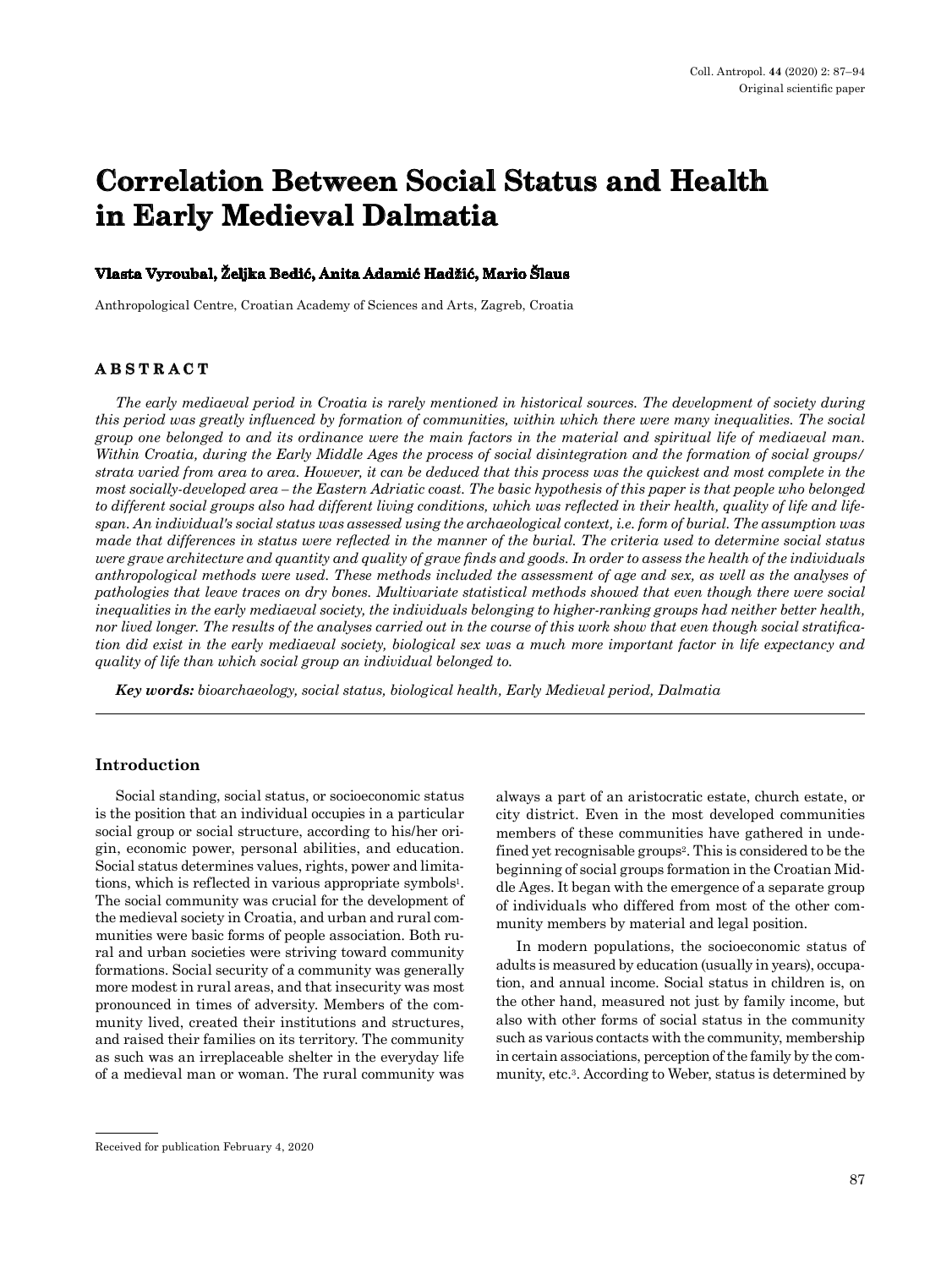the level of honour and prestige, in other words, status is a social reputation which is conditioned by a specific lifestyle. Various researches by sociologists, psychologists, economists, demographers, epidemiologists and other experts confirm that people with higher social status enjoy better living conditions, which has a positive effect on their health<sup>4</sup>. Research conducted on modern populations has also shown that social status is associated with the frequency and distribution of the disease and mortality<sup>5-7</sup>. Inequalities in the health of the population which are the result of social differences are most evident through the mortality and morbidity of specific community subgroups<sup>8</sup>. Social groups with fewer resources are at greater risk of being exposed to different pathogens, and therefore have significantly poorer health<sup>9</sup>. Personal characteristics such as sex, age, and social status are strong mediator variables that affect not only people's living conditions but also their expectations and values, that is, their subjective conception of what makes good or bad quality of life10.

The most detailed and comprehensive research on the relationship between health and social status in an archaeological population was conducted by Powell in 199811 on osteological material from the Moundville site in the United States. Moundville was one of the most important centres of the Mississippi culture in Alabama in North America between 1050 and 1550. Systematic research of the site lasted for almost a hundred years during which time more than 3,000 graves were excavated and analysed. When defining social status based on the archaeological context, Powell used the results of grave goods analysis carried out by archaeologists Peebles and Kus12– 13. Through her research, she identified evidence of clear social stratification in Moundville, which led her to explore the correlation between health and social status clearly, to the extent in which "health" can be determined in osteological material<sup>11</sup>. Her research was based on the analysis of various physical indicators that affect health. A similar study was conducted on osteological material from an archaeological site closer to Croatia, Pontecagnano in southern Italy14. Pontecagnano is located on the Italian coast, about 60 km south of Naples, and dates back to the period between the 7th and 3rd centuries BC15–25.

The results of such analyses are relatively similar to those concerning modern populations – primarily in the sense that the relationship between social status and health is rather complex. Besides the study by Powell, numerous other studies deal with this kind of research: "Social Dimensions of Mortuary Practices in a Mesolithic Population from WadiHalfa, Sudan"26; "The Incidence of Diffuse Idiopathic Skeletal Hyperostosis and Social Status Correlations in Lithuanian Skeletal Markers"27; "Biological Evidence for Social and Temporal Differences in Diet at Piedras Negras, Guatemala"28; "Status and Health in Roman Dorset: The Effect of Status on Risk of Mortality in post-Conquest Populations"29; "Health of the Non-Elites at Tombos: Nutritional and Disease Stress in New Kingdom"30; "Investigating Health at Kerma: Sacrificial versus Non-Sacrificial Individuals"31.

88

The main goal of this study is to determine whether there is a correlation between privileged social status and "better health" in the medieval Nin – Ždrijac skeletal series. This correlation will be determined based on the absence of various osteological and dental indicators of physiological stress on osteological material from the site. The main hypothesis of this study is that individuals of lower social status lived in poorer living conditions than individuals belonging to a higher social class. Stresses that affect an individual's health are inadequate nutrition, greater exposure and susceptibility to diseases, generally worse living conditions, insufficient medical care, longterm hard physical labour, and the frequency and distribution of trauma. The underlying presumption behind this is that the health consequences that these stresses cause result in changes that stay visible in the skeletal remains of the deceased.

The logical assumption is that individuals that belonged to higher social status were not as exposed to pathogens that affect health and quality of life as individuals of lower social status. The basic assumption which is the foundation of this study is that the individual's social status can be deduced as it is reflected in its funerary ritual and the amount and quality of archaeological artefacts that are buried with it<sup>25,32</sup>. There were strict rules in most archaeological populations regarding the burial of the deceased. The type of burial, grave architecture, position and orientation of the deceased, horizontal stratigraphy, quantity and quality of grave goods reflect the wealth, i.e. the social position of the deceased<sup>33</sup>. In other words, the ritual by which the deceased is seen off from this world is the reflection of the social status they enjoyed in life.

#### **Material and Methods**

The archaeological site  $\text{Nin} - \check{\text{Z}}$ drijac is considered to be one of the most important sites in Croatia. It has a continuity of life from the Neolithic period to the present day. Systematic archaeological excavations of the site began in 1969 under the direction of Janko Belošević and the Archaeological Museum in Zadar, and continued up till 197734. In six campaigns 337 graves were excavated and investigated. The cemetery is dated to the 8th and first half of the 9<sup>th</sup> century, and in terms of the archaeological finds and funerary architecture, it can be classified as a settlement cemetery organised in rows<sup>35</sup>. Through the study of horizontal stratigraphy, it is possible to perceive individual groups of graves formed most probably based on family relationships or clan membership. The most obvious example of such groupings can be found in the eastern part of the cemetery, where a certain number of graves was concentrated around grave 332 in which an early high-ranking family was buried<sup>36</sup>.

Grave goods found in the cemetery can be divided into several categories: cult goods, high-status artefacts (e.g. jewellery and personal adornment), armour, weaponry and tools. The most common finds in the site are pottery, wooden bowls, glassware/glass vessels and other everyday items (e.g. knives, folding knives, razors, flintstones, iron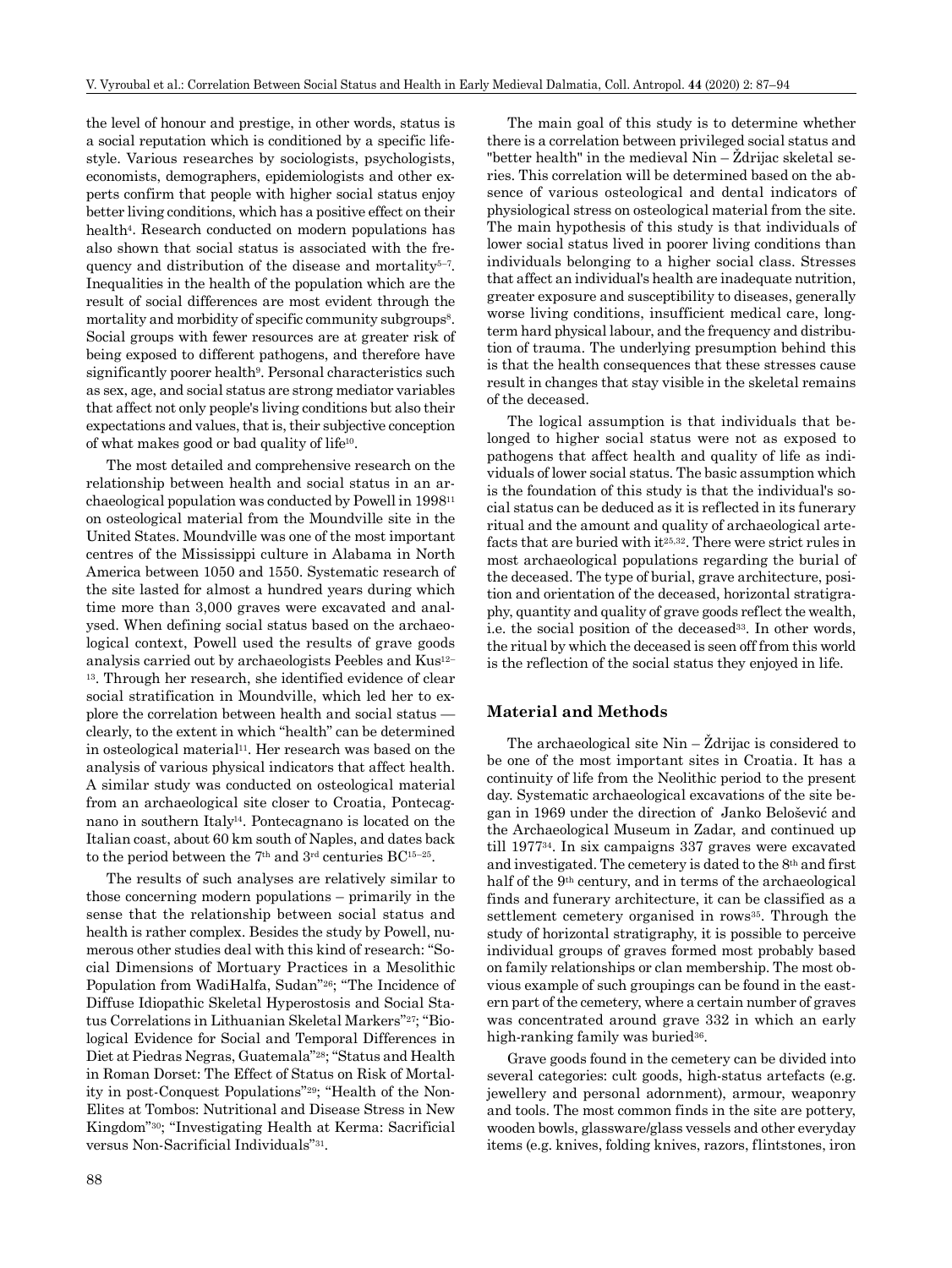keys, bone combs). Weaponry found at this site includes a double-edged sword, spears, combat knives, arrowheads, horse and harness equipment. Jewellery items mostly include earrings, rings, necklaces, ring-shaped necklaces, and lockets<sup>37</sup>.

Anthropological analysis was conducted on 216 skeletons. Sex determination was established based on the differences in cranial and pelvic morphology38–40. Age at death in adults was estimated using pubic symphysis mor $phology<sup>41</sup>$ , auricular surface morphology<sup>42</sup>, ectocranial suture closure<sup>43</sup>, sternal rib end changes<sup>44,45</sup>, and dental attrition46. The age of subadults was determined based on the development and formation of deciduous and permanent teeth, the degree of bone ossification, and the length of the diaphysis of long bones<sup>47,48</sup>.

In order to obtain a comprehensive picture of health, the presence of the following pathologies were analysed: *cribra orbitalia,* dental enamel hypoplasia, caries, vertebral degenerative osteoarthritis, Schmorl's nodes and traumas. *Cribra orbitalia* manifests as porous, slightly elevated bone on the superior orbital roof. It is usually considered to be the result of anaemia due to iron deficiency caused by numerous factors such as endemic parasitism, chronic gastrointestinal ailments, inadequate diet or unhygienic living conditions. Although *cribra orbitalia* is generally caused by megaloblastic and hemolytic anaemias, paleopathological studies debate that these lesions, which cause subperiosteal bleeding, have a more complicated aetiology. These pathological processes are frequently associated with scurvy, rickets, hemangiomas, and traumatic injuries that produce subperiosteal hematomas, and in the end, lead to orbital roof lesions<sup>49–51</sup>.

Dental enamel hypoplasia (DEH) is a disturbance in the creation of an organic matrix of the enamel, which is recognizable by thin enamel, usually presenting as transverse furrows or pits52,53. Enamel hypoplasia is a subadult disorder caused by acute stress and is usually associated with malnutrition, vitamin A, C and/or D deficiency, and presence of anaemia and psychological and/or physical trauma54–57. As dental enamel hypoplasia usually occurs on the anterior teeth (incisors and canines), the frequency data for DEH in the analysed sample were obtained for the central incisors of the upper jaw and the canines on the left side of the upper and lower jaws. If this tooth was missing, its right-side equivalent was analysed. The frequency data were collected for adults only.

Dental caries is localised demineralisation of dental hard tissues by organic acids (usually *Streptococcus mutants* and *Lactobacillus acidophilus*) that develop as a result of bacterial fermentation of dietary carbohydrates. Caries frequency is therefore correlated with diet; high caries rates are typically correlated with greater consumption of carbohydrates, whereas low rates of caries are correlated with low carbohydrate diets. The reason for this is that microorganisms in the bacterial plaque metabolise carbohydrates, thus lowering the pH of the oral cavity and favouring the destruction of the hard tissues of the tooth<sup>58</sup>. On the other hand, a diet that is high in protein and fats reduces the risk of developing dental caries.

Schmorl's nodules are disc herniations through the vertebral body endplate into the adjacent vertebra and are usually considered to be the result of heavy mechanical loads to the spinal column59. All of the well-preserved thoracic and lumbar vertebrae of adult individuals were analysed for the frequency and distribution of this pathology.

Osteoarthritis is a degenerative joint disease that results in the degradation of articular cartilage and the loss of cartilage. Osteoarthritis is characterised by the progressive formation of osteophytes on the edges of the articular surface. The most common causes of osteoarthritis are physical activity and mechanical load to the joints<sup>60</sup>. For the purpose of this study, all cervical, thoracic and lumbar vertebrae were analysed.

All the skeletons in this study were macroscopically examined for the possible presence of trauma. The location, shape, dimension and possible complications were recorded for each injury. Also, a distinction between *antemortem* and *perimortem* injuries was made<sup>61</sup>.

Social status of the individuals was assessed according to grave finds and goods as well as grave architecture. Unlike archaeological finds in, for instance, refuse pits, finds in graves are deliberately and carefully selected to depict the social standing of the deceased person $62$ . Numerous authors63–65investigated the approach based on the premise that the amount of labour invested in a particular burial, as well as the accompanying grave goods and other findings, is an indicator of social status. Archaeological data were collected after finishing the anthropological analysis in order to avoid possible effects on the estimation of sex, age and health status. Based on archaeological data relevant to grave architecture and the quality of grave goods and finds (not necessarily their quantity) the individuals were divided into four social groups (Table 1). Group 1 represents the poorest part of the society characterised by plain grave pits with very little, or no grave finds and goods. Groups 2 and 3 conditionally represent "the middle class" of society. Therefore, group 2 would depict "lower class" characterised by plain grave architecture (e.g. grave pit partially defined by stone) and very simple and modest finds – most often pottery and everyday objects (e.g. awls, knives, etc.). Group 3 corresponds to the wealthier stratum of society that is characterised by more complicated grave architecture (e.g. graves in the shape of a stone chamber or wooden coffins) and richer grave goods and finds (e.g. elaborate jewellery). Group 4 represents the most privileged, elite part of the society, and is identified through the presence of complicated grave architecture and/or very rich grave goods and finds (elite jewellery, Roman glass, equestrian equipment, etc.). As was expected the latter group was the least represented.

Data collected in archaeological and anthropological analyses were formed in variables then processed using the multivariate statistical method of log-linear analysis. Statistical analyses were performed by package StatSoft – Statistica program.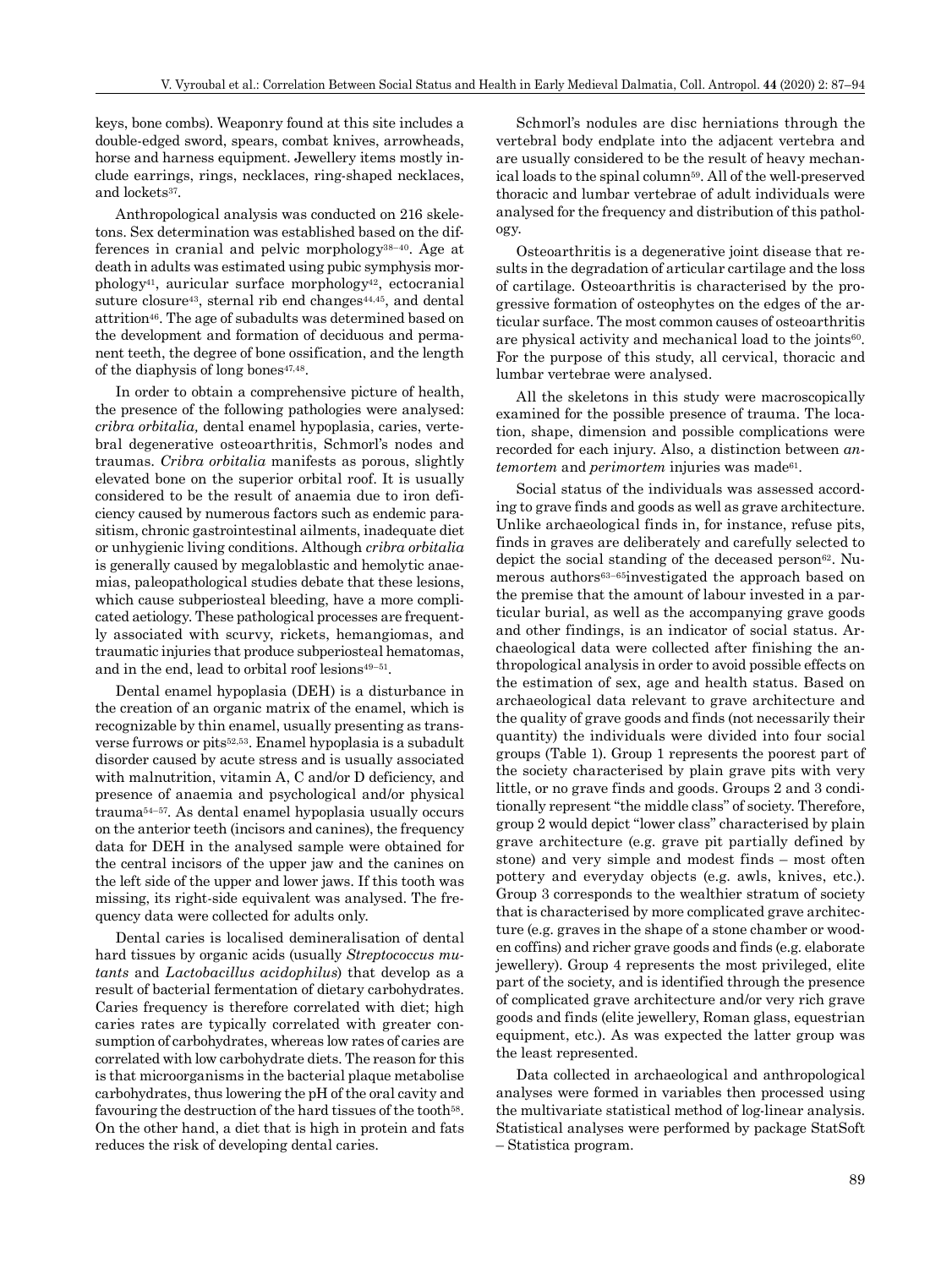| Social group   | Grave architecture                                                                   | Grave finds and goods                                                                                        |
|----------------|--------------------------------------------------------------------------------------|--------------------------------------------------------------------------------------------------------------|
|                | Plain grave pit                                                                      | Very little or complete absence of grave finds and goods                                                     |
| $\overline{2}$ | Plain grave pit, grave pit partially defined by stone                                | Pottery, everyday objects, simple jewellery                                                                  |
| 3              | Grave pit partially defined by stone, grave in the shape of<br>stone chest or coffin | Pottery, everyday objects, elaborate jewellery                                                               |
|                | Wooden coffin, built tomb                                                            | Abundance of grave goods and finds – pottery, everyday<br>objects, elaborate jewellery, equestrian equipment |

| <b>TABLE 1</b>                                                        |
|-----------------------------------------------------------------------|
| SOCIAL GROUPS DEFINED BY GRAVE ARCHITECTURE AND GRAVE FINDS AND GOODS |

# **Results**

The sample consists of 216 individuals; 103 adult males, 99 adult females and 14 subadults under the age of 15. The average age at death of the people buried at the Early Medieval Nin –  $\check{Z}$ drijac necropolis was 39.9 years (sd=10.911), while analyses controlling for sex show that the average age at death for males was 41.5 years  $(sd=10.23)$  and for females 38.1 years  $(sd=11.332)$ .

The distribution of individuals according to sex and age groups and sex and social groups is shown in Tables 2 and 3.

Tables 4–9 show the distribution of analysed pathologies indicative of biological health of an individual with respect to sex and social status.

Log-linear analyses showed that there is no statistically significant correlation between the three tested variables: sex, age and social status (p values range from 0.41 to 0.29). However, the analyses showed that there is a statistical correlation between the variables 'age' and 'sex'  $(x^2=47.517; p=0.000001)$  – males live significantly longer than females. Also, the  $\text{Nin} - \check{\text{Z}}$ drijac sample exhibits fewer females over the age of 45 than is statistically expected in the age group 15–30 years and more males over 45 than is statistically expected in the sample. Furthermore, with respect to analysed pathologies that define health and life quality, log-linear analyses revealed that only the frequency and distribution of *cribra orbitalia* is correlated to sex  $(x^2=14.142; p=0.006)$ , but not to social status. None of the other analysed pathologies, dental enamel hypoplasia (p values range from 0.19 to 0.36), dental caries (p values range from 0.19 to 0.36), degenerative osteoarthritis (p values range from 0.77 to 0.22), Schmorl's nodes (p values range from 0.42 to 0.98), and trauma (p values range from 0.20 to 0.43) are correlated to either sex or social status.

DISTRIBUTION OF THE INDIVIDUALS ACCORDING TO SEX AND SOCIAL GROUPS

| Social group   | Males | Females  | Subadults      | Total |
|----------------|-------|----------|----------------|-------|
| 1              | 18    | 21       | 2              | 41    |
| 2              | 64    | 58       | 10             | 132   |
| 3              | 16    | 20       | $\overline{2}$ | 38    |
| $\overline{4}$ | 5     | $\Omega$ | 0              | 5     |
| Total          | 103   | 99       | 14             | 216   |

**TABLE 2** DISTRIBUTION OF INDIVIDUALS ACCORDING TO SEX AND AGE GROUPS

| <u>ULII IIID IND GIVU U L</u> |          |          |           |       |  |  |  |  |
|-------------------------------|----------|----------|-----------|-------|--|--|--|--|
| Age at death                  | Males    | Females  | Subadults | Total |  |  |  |  |
| $0 - 5$                       | $\theta$ | $\theta$ | 5         | 5     |  |  |  |  |
| $5 - 15$                      | 0        | 4        | 9         | 13    |  |  |  |  |
| $15 - 30$                     | 37       | 43       | 0         | 80    |  |  |  |  |
| $30 - 45$                     | 31       | 31       | 0         | 62    |  |  |  |  |
| $45+$                         | 35       | 21       | 0         | 56    |  |  |  |  |
| Total                         | 103      | 99       | 14        | 216   |  |  |  |  |

| TABLE 4                                    |
|--------------------------------------------|
| DISTRIBUTION OF CRIBRA ORBITALIA ACCORDING |
| TO SEX AND SOCIAL GROUPS                   |

| CO / Social<br>group | Males | $\%$     | Females | $\%$ | Subadults | $\%$     |
|----------------------|-------|----------|---------|------|-----------|----------|
|                      | 2/14  | 14.3     | 4/14    | 28.6 | 0/0       | 0        |
| 2                    | 9/59  | 15.3     | 11/46   | 23.9 | 3/5       | 60       |
| 3                    | 3/12  | 25       | 3/14    | 21.4 | 1/1       | 100      |
| 4                    | 0/0   | $\theta$ | 0/0     | 0    | 0/0       | $\theta$ |

**TABLE 5** DISTRIBUTION OF DENTAL ENAMEL HYPOPLASIA ACCORDING TO SEX AND SOCIAL GROUPS

| DEH / Social group | Males | $\frac{0}{0}$ | Females | $\frac{0}{0}$ |
|--------------------|-------|---------------|---------|---------------|
|                    | 3/15  | 20            | 4/17    | 23.5          |
| $\overline{2}$     | 25/57 | 43.9          | 17/49   | 34.7          |
| 3                  | 8/14  | 57.1          | 7/17    | 41.2          |
|                    | 3/5   | 60            | 0/0     | $\theta$      |

**TABLE 3**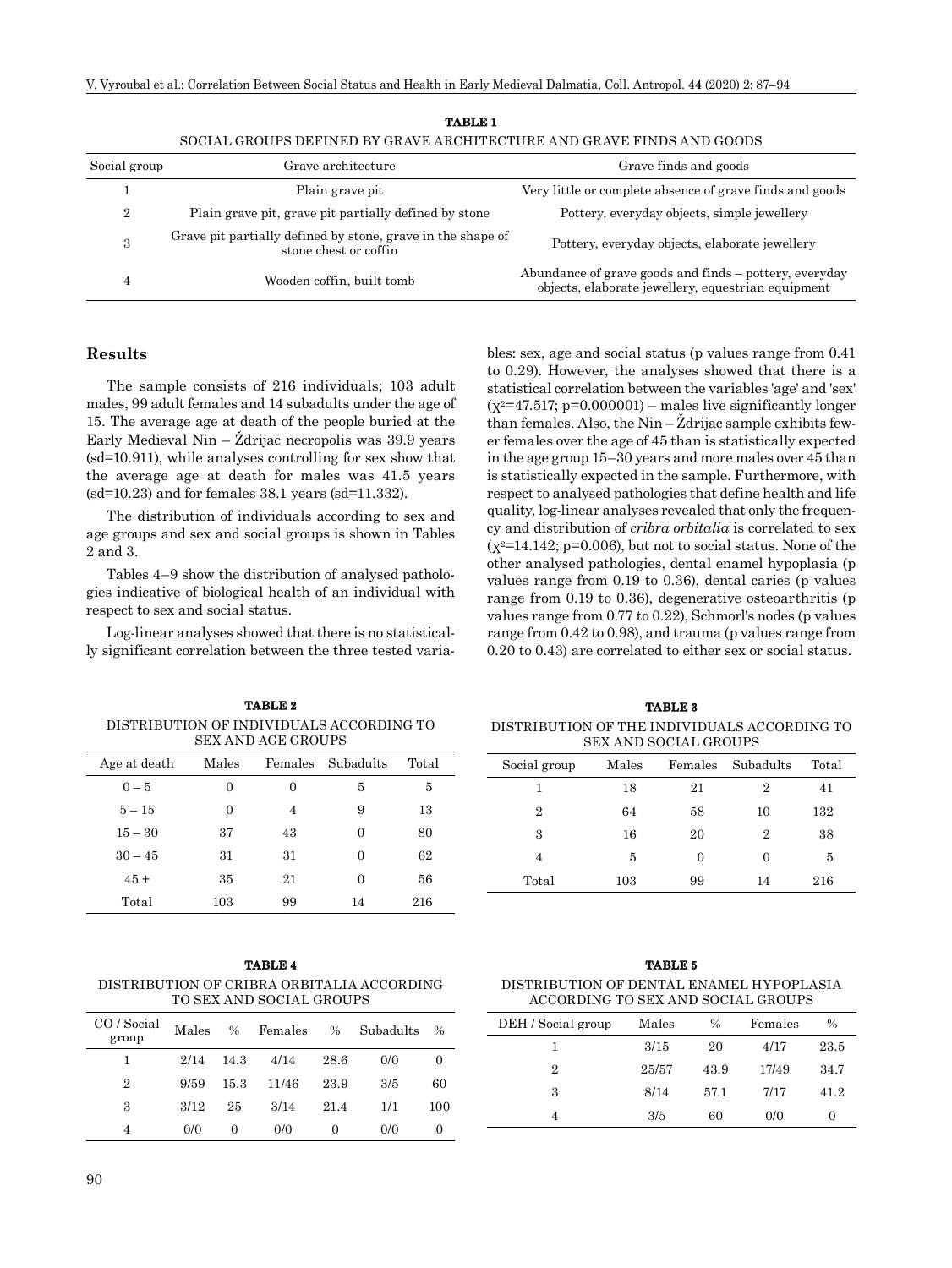| TABLE 6                                    |
|--------------------------------------------|
| DISTRIBUTION OF DENTAL CARIES ACCORDING TO |
| <b>SEX AND SOCIAL GROUPS</b>               |
|                                            |

| Caries / Social Males % Females % Subadults % |             |    |                      |        |      |    |
|-----------------------------------------------|-------------|----|----------------------|--------|------|----|
|                                               |             |    | 5/17 29.4 11/19 57.9 |        | 0/1  | 0  |
| $\overline{2}$                                | 33/61 54.1  |    | 25/53 47.2           |        | 1/10 | 10 |
| 3                                             | $7/15$ 46.7 |    | 6/19                 | - 31.6 | 0/1  | 0  |
|                                               | 2/5         | 40 | 0/0                  |        | 0/0  |    |

**TABLE 8** DISTRIBUTION OF SCHMORL'S NODES ACCORDING TO SEX AND SOCIAL GROUPS

| Schmorl / Social group | Males | $\%$ | Females | $\frac{0}{0}$ |
|------------------------|-------|------|---------|---------------|
|                        | 3/7   | 42.9 | 0/4     |               |
| $\overline{2}$         | 2/16  | 12.5 | 2/7     | 28.6          |
| 3                      | 0/2   |      | 0/0     |               |
|                        | 1/1   |      | 0/0     |               |

**TABLE 7** DISTRIBUTION OF DEGENERATIVE OSTEOARTHRITIS ACCORDING TO SEX AND SOCIAL GROUPS

| OA / Social group | Males | $\frac{0}{0}$ | Females | $\frac{0}{0}$ |
|-------------------|-------|---------------|---------|---------------|
| 1                 | 7/11  | 63.6          | 7/13    | 53.8          |
| $\overline{2}$    | 26/45 | 57.8          | 12/28   | 42.9          |
| 3                 | 9/13  | 69.2          | 7/12    | 58.3          |
| 4                 | 2/4   | 50            | 0/0     | $\theta$      |

**TABLE 9** DISTRIBUTION OF TRAUMA ACCORDING TO SEX AND SOCIAL GROUPS

| Trauma / Social group | Males | $\%$     | Females | $\frac{0}{0}$ |
|-----------------------|-------|----------|---------|---------------|
|                       | 0/18  | $\Omega$ | 4/21    | 19.1          |
| 2                     | 8/64  | 12.5     | 7/58    | 12.1          |
| 3                     | 0/16  | $\Omega$ | 0/19    | $\Omega$      |
| 4                     | 0/5   |          | 0/0     | 0             |

#### **Discussion and Conclusion**

Belonging to a social group and sharing its class characteristics were the main determinants in the material and spiritual life of medieval people. To some extent belonging to a social group was a pillar of personal security. Even those outside the group of the powerful and influential in the social community strove for social affiliation and the creation of groups with recognisable features/ characteristics.

The main hypothesis of this paper is that persons of lower social status lived in poorer living conditions than persons belonging to higher social classes. The stresses affecting an individual's health are inadequate nutrition, greater exposure and susceptibility diseases, generally worse living conditions, insufficient medical care, longterm severe physical labour, and the frequency and distribution of trauma. Health condition and health status changes are also visible after death in the skeletal remains. It is logical to assume that persons belonging to a higher social class were less exposed to pathogens that affect health and the quality of life than the persons of lower social status. The basic assumption of this paper is that the social status of the individual is reflected in his/ her funeral ritual and the quantity and quality of the archaeological artefacts they were buried with25,31. There were strict rules in most archaeological populations related to the burial of the deceased. The type of burial, grave architecture, position and orientation of the deceased, the horizontal stratigraphy, and the quantity and quality of the grave finds and goods reflect wealth, that is, the social status of the deceased<sup>32</sup>. In other words, the ritual by which the deceased is escorted out of this world is in accordance with the social position he/she enjoyed during their lifetime.

One of the main characteristics by which medieval society was divided was wealth, which largely corresponded to the class stratification of a society. Elite social groups regularly had relatively large fortunes at their disposal. The lower we move on a social scale towards the middle and lower segments of society, wealth becomes more modest, all the way to the layers of the deprived and the poor. The changes in property status and economic setbacks could affect all strata of society in the early Middle Ages, including members of the elite. The range between wealth and scarcity was the most noticeable feature of everyday life and manifested itself in almost all segments of material and spiritual life.

Reconstructing the social systems of archaeological populations is one of the important goals of archaeology. Social inequality has been a feature of human life since the advent of agriculture approximately 10.000 years  $ago^{66}$ . The study of burial sites most often provides us with the richest source of data on social organisation and stratification of archaeological populations. The study of the material remains, i.e. grave architecture and contents of the graves (osteological material and grave goods) is the most common approach in the study of social stratification, i.e. the differences between individuals and the society they created and lived in. Graves (which is especially evident in grave goods and finds) are, unlike other archaeological finds (e.g. refuse pits) in principle carefully planned and designed, and as such depict one aspect of society, i.e., the social aspect of the perception of the deceased individual, but also the notion of death. Burial customs served as a ritual journey to the world of the dead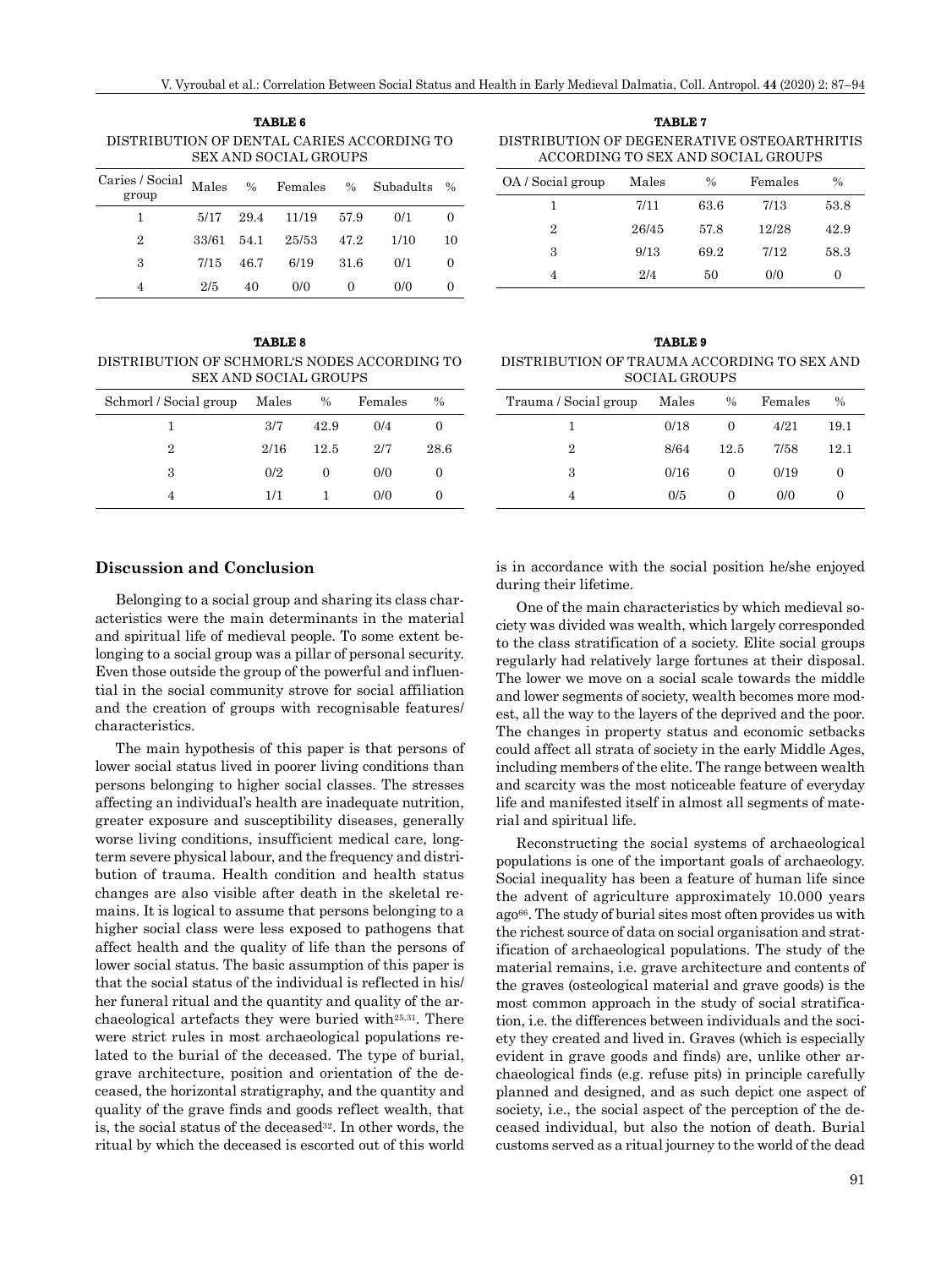and were manifested in the tomb architecture and the contributions<sup>67</sup>.

By combining the analyses of skeletal remains of a specific population with archaeological finds, we gain insight into the way of life of individuals in past societies, which allows us to shed light on several complex issues, such as the transition from a lifestyle of hunting and gathering to a sedentary lifestyle68, different sex and status based ac- $\cos$  to food<sup>11</sup>, and the influence that migrations, especially those of larger groups of people had on the quality of life of newcomers and indigenous people.

The analysis of the osteological material provides an insight into health, diet, lifestyle, specific activities, violence, exposure to diseases, and general demographic characteristics of a certain population $69,70$ . Multivariate statistical analyses of the relationship between sex, life expectancy and affiliation to a certain social group showed that while there is a statistically significant correlation between the sex and age of an individual in the analysed sample, there was no such correlation between life expectancy and social status.

Research on social status and health conducted by Powell showed that grave finds and goods were not equally distributed among males, females, and all age groups, which leads to the conclusion that in the Mississippi culture of Moundville social status was inherited with birth. The results of preliminary analyses of strontium levels from the skeletal samples from Moundville suggest that members of the elite in that community consumed more meat than members of the lower classes, with meat consumption being generally higher in men than in women in all social categories. Our findings similarly show a pattern of higher frequencies of caries and *cribra orbitalia* in females which tentatively suggests the presence of a gender dictated diet in which females had less access to meat and instead derived most of their nutrition from carbohydrates. Similar research was conducted by Robb and associates analysing the archaeological population of Pontecagnano, dating between 7th and 3rd century AD. The results of this research showed that the correlation between social status, activity and health is very complex. They observed that indicators considered typical of subadult stress (linear enamel hypoplasia, *cribra orbitalia*, and body height) were not related to social status. Quite surprisingly, indicators related to stress in adulthood (such as trauma, Schmorl's defects, the presence of periostitis) were associated with particular categories of grave goods. Consequently, in the Pontecagnano population, social status was not inherited (otherwise there would be marked differences in the frequency and distribution of pathologies associated with subadult stress, or inadequate nutrition during growth and development), but was acquired by merit (which confirms the fact that indicators indicating physical stress on the organism in adulthood were correlated with different grave attachments).

A multidisciplinary approach, combining the methods of three scientific disciplines (archaeology, anthropology, i.e. bioarchaeology and statistics) provides an insight into the lifestyle and the quality of life of the early Croats who inhabited Dalmatia during the early Middle Ages. The analyses conducted in this paper show that there was clear socio-economic differentiation in the early mediaeval Croatian society that manifested itself through marked differences in grave architecture, and the quantity and quality of associated grave goods. These differences were not, however, translated into significant differences in the frequencies of skeletal and dental markers of stress. Instead, the differences we identified seem to be primarily related to gender based differences in diet. Women from the lowest social group exhibit significantly higher incidences of caries, most likely as a result of a diet dominated by carbohydrates.

The purpose of this research was to establish whether social status had a direct impact on biological health in Early Medieval Dalmatia. Looking at the results of the log-linear analyses it became evident that the privileged and the underprivileged were exposed to the same pathogens, and therefore shared very similar living conditions.

#### **REFERENCES**

1. VIDANOVIĆ I, Rječnik socijalnog rada (General Books, LLC, 2006). — 2. RAUKAR T, Hrvatsko srednjovjekovlje: prostor, ljudi, ideje (Školska knjiga: Zavod za hrvatsku povijest Filozofskog fakulteta, Zagreb, 1997). — 3. LEUTAR Z, ŠTAMBUK A, Hrvat Rev Za Rehabil, 43 (2007) 47. — 4. GOLDMAN N, Social Inequalities in Health: Disentangling the Underlying Mechanisms. In: Conference Proceedings of the Seminar (Demography and Epidemiology: Frontiers in Population Health and Aging, Georgetown University,Washington D.C., 2001). — 5. BARTLEY M, Health Inequality: an introduction to theories, concepts, and methodism (Polity Press, Cambridge, 2004). — 6. WONG MD, SHAPIRO MF, BOSCARDIN WJ, ETTNER SL, N Engl J Med, 347(2002) — 7. MONTGOMERY J, BUD P, EVANS J, Eur J Archaeol, 3 (2000) 370. — 8. GOLDMAN N, Social Inequalities in Health: Disentangling the Underlying Mechanisms. Conference Proceedings of the Seminar on "Demography and Epidemiology: Frontiers in Population Health and Aging," (Georgetown University,Washington D.C. February 9–10, 2001. New York Academy of Sciences 2001). — 9. ERIKSEN HR, URSIN H, Scand J Psychol, 43 (2002) 189. — 10. HUGHES, C., HWANG, R., KIM, J.H., EISENMAN, L.T., KILLIAN, D.J. Am J Ment

92

Retard, 99 (1995) 623. — 11. POWELL ML, Status and Health in Prehistory: A Case Study of the Moundville Chiefdom (Smithsonian Institution Press, Washington, 1998). — 12. PEEBLES CS, Mem Soc Am Archaeol, 25 (1971) 68. — 13. PEEBLES CS, KUS S, Am Antiq, 42(1977) 421. BIG-AZZI R, LAZZARINI L, SCARSINI C, SONEGO F, Am J Phys Anthropol, 115 (2001) 213. — 15. BECKER GS, Human Capital: A Theoretical and Empirical Analysis, with Special Reference to Education; 3RD edition (University of Chicago Press, Chicago, 1964, 1993). — 16. CAPASSO L, BAG-GIERI G, DI TOTA G, MEUCCI C, Antropol Contemp, 17 (1994) 13. — 17. FORNACIARI G, BROGI M, BALDUCCI E, Ossa, 12 (1985–1986) 9. — 18. GERMANÀ F, FORNACIARI G, Trapanazioni, craniotomie e traumi cranici in Italia dalla Preistoria all'Età moderna (Giardini Editori e Stampatori, Pisa, 1992). — 19. LOMBARDI PARDINI E, POLOSA D, PAR-DINI E, Arch per l'antrop, 114 (1984) 3. — 20. PETRONE PP, Analisi paleodemigrafica e paleopatologica delle tombe in proprieta Rosso-mando. In: SERITELLA A (Ed): Pontecagnan: Le nuove aree di necropolis del IV e III sec. a.C. (Istituto Universitario Orientale, Naples, 1995). — 21. SKEATES R, J Eur Arch, 2 (1994) 199. — 22. ROBB J, Violence and gender